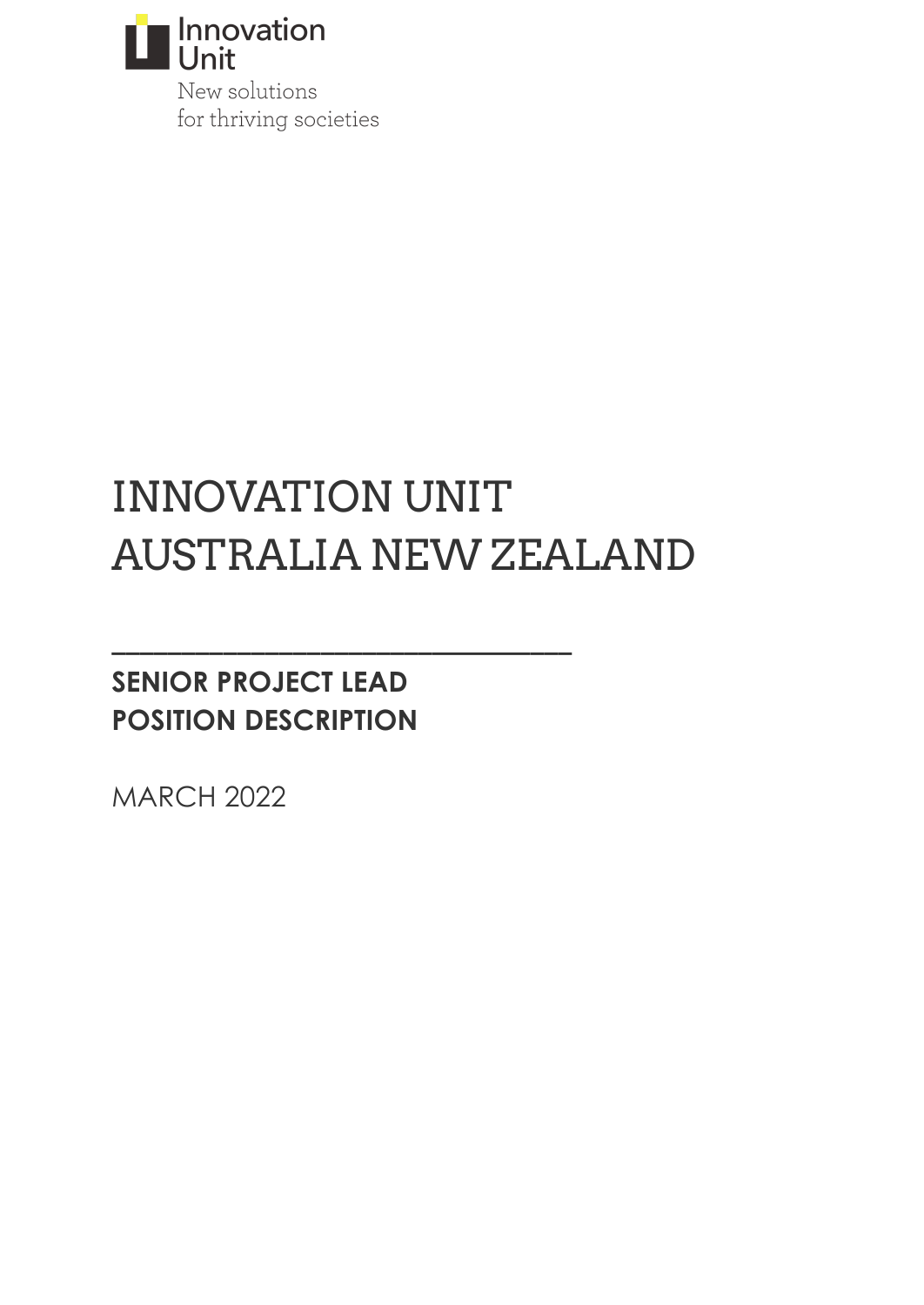# **POSITION DESCRIPTION SENIOR PROJECT LEAD**

0.6 FTE - 0.8 FTE (Negotiable) Perth based Salary range: 94k - 105k PA Reports to: Director, Innovation Practice

## **WHO WE ARE**

[Innovation](https://www.innovationunit.org/) Unit is a not-for-profit social enterprise that grows new solutions to complex social challenges. We use innovation to help create a world where more people belong and contribute to thriving societies. For us, thriving societies are socially just, sustainable and connected. We build alliances with ambitious places, organisations and systems around the world to make sure innovation has lasting impact at scale. We have bases in Aotearoa New Zealand, Australia and the UK - this enables us to be deeply local but also part of a global network of amazing change makers.

Reducing inequities in health, educational and social outcomes is a major focus for our efforts to create thriving societies. To achieve this we:

- Use the power of innovation to help meet the major social challenges in New Zealand and Australia
- Take a people-centred approach to innovation that enables those most affected to be actively involved in creating solutions that work for them
- Build on existing relationships with tangata whenua to influence action that reduces inequities in health, education and social outcomes
- Help our partners to design and scale solutions to complex social challenges, ensuring they reach the people who need them most

## **WHY JOIN NOW**

Joining Innovation Unit Australia New Zealand now offers a real opportunity to shape the future of the organisation - and to contribute to delivering some serious social impact at a moment when it is sorely needed for us, for our children, and for generations to come.

Innovation Unit Australia New Zealand is full of passionate, smart, creative individuals who are personally committed to the organisation and its mission. This makes joining Innovation Unit Australia New Zealand a significant personal choice as well as a professional one.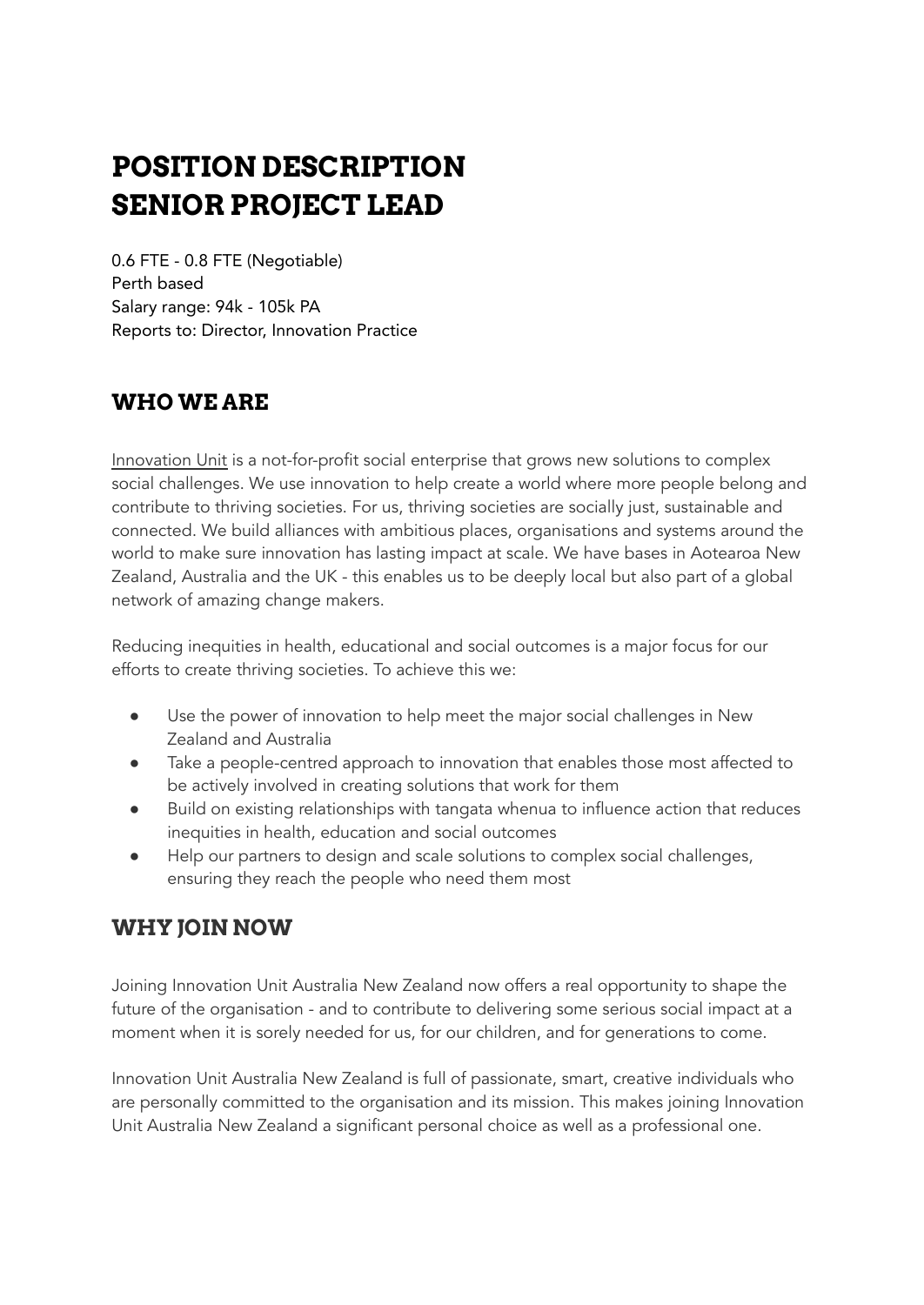## **ABOUT THE ROLE**

This is one of those roles where you get to help change the world. This role involves offering high-level support and overseeing multidisciplinary project teams including, amongst others, practitioners, policy and subject matter experts, designers and researchers to simplify complex challenges and support transformational change in our partners' organisations. It plays a role in building the capability of our organisation and building the impact of our practice.

Your work might include leading the generation of new offers to improve outcomes for children and families accessing early learning and care; working with communities to co-design better futures; working with health professionals to build their capability to codesign initiatives alongside the communities they work in to improve well-being.

# **ABOUT YOU**

You are vision orientated: you bring energy and optimism to imagining future scenarios that reinvent (sometimes radically) how we think about growing solutions and creating change. You make future scenarios tangible, so that others can contribute to the vision and move forward together. You are focussed on helping your partner have the eureka moment that shifts their perspective and co-operation for new ways of working.

You are rigorous on outcome not process: your focus is on defining, then reaching the desired outcome and you draw from a broad kit of change and transformation methodologies, tools and frameworks according to what is required to get there. You aim to be flexible and inclusive to other perspectives and find the right means to capture and capitalise on the bandwidth of our colleagues to ensure the team are solving the \*right\* problem.

You are a pattern spotter and storyteller: you capture, visualise, sort and cluster all the key data points of the project - conversations, ideas, opinions etc. - and keep all this 'data visible and therefore shareable. You look for common threads, unifying themes and underlying narrative that makes sense of the inputs and insights. You create understanding by identifying relationships, trends and opportunities and quickly bring structure to complex challenges and form abstract ideas to unify and bring cohesion to a team.

You are a connector: you foster relationships and are known for bringing people together. You can see connections across different organisations and individuals, and enjoy brokering new and exciting partnerships.

You are an expert facilitator: you work closely with teams. You find the common ground amongst the voices finding ideas ripe to develop and bring clarity. You provide integrative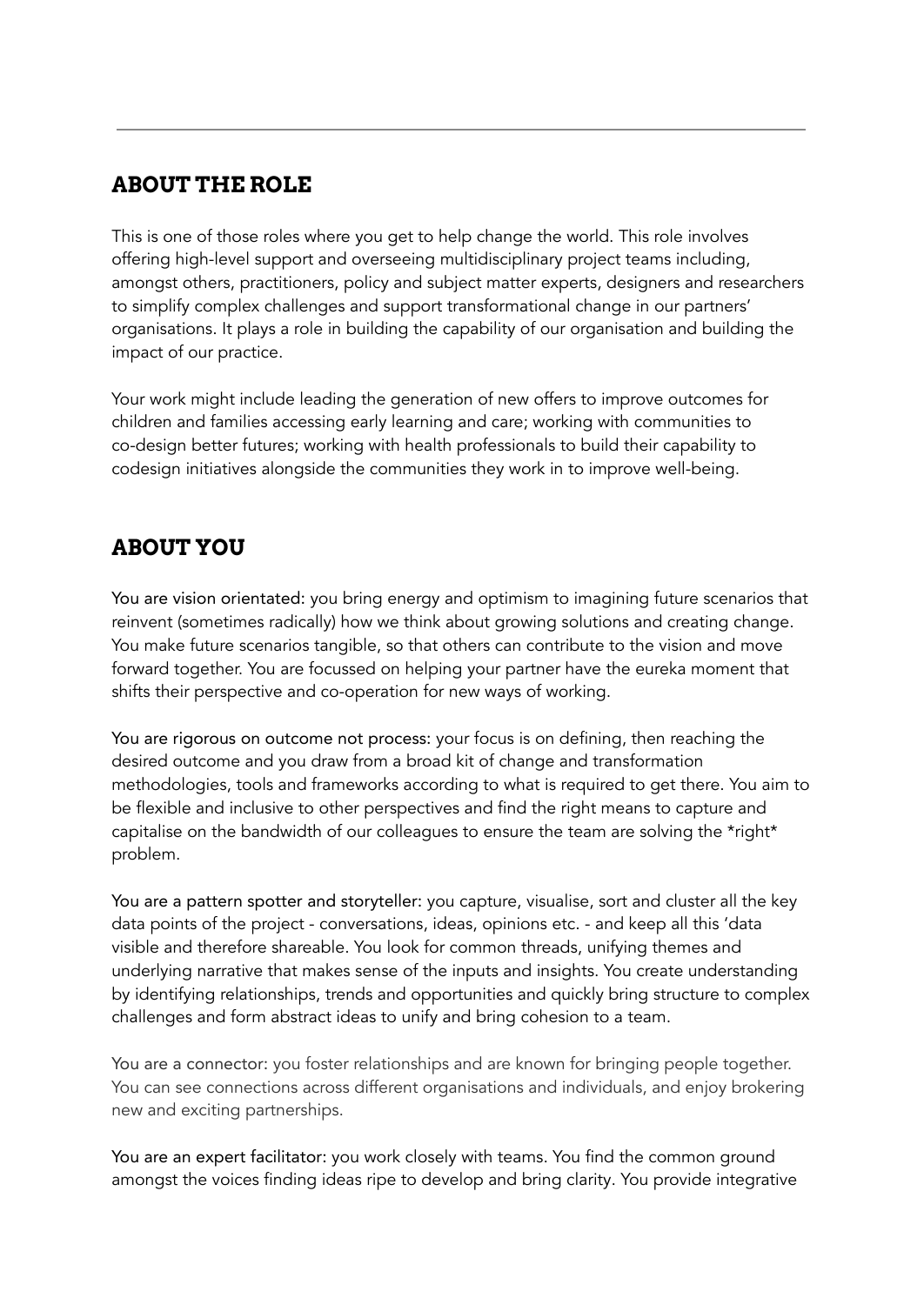frameworks that keep the momentum of the project moving forward and bring together different disciplines and perspectives. You model a collaborative way of working where there is space for different disciplines to unite around a single point of view and showcase the best of innovation capability.

You are an adaptive leader: you have an innate ability to successfully navigate complex and changeable environments. You think on your feet; you are flexible, reflective and agile and are comfortable in ambiguity.

Practically, this means you:

- Have strong and varied social innovation and/or design experience with skills in social research, co-design, service design, prototyping, service development and/or system change
- Have a good understanding of the public, social, community and/or philanthropic sectors in Australia, and a track record of leading change efforts
- Have demonstrated cultural competence in working with Aboriginal and Torres Strait Islander and other diverse groups
- Are experienced in managing and accounting for yours and others time
- Have been the lead interface with senior executives and senior public servants that Have resulted in productive relationships and partnerships
- have managed budgets
- You can make sense of complex information and distil insight that supports strong decision making.
- Have delivered powerful written and visual communications to a publishable standard
- Have supported a team of staff and contractors to achieve project outcomes
- You have briefed other agencies to develop designs and/or communication
- Have been the lead interface with and leading partners throughout the design and innovation process
- Can balance excellent facilitation skills with leading and shaping work to reach consensus
- Are confident and flexible and have experience in leading and working in interdisciplinary teams where harmonious collaboration is imperative
- Thrive with low supervision
- Have the ability to travel across Australasia and the flexibility to enable collaboration with colleagues across different time zones.

Ultimately, you are a curious, reflective practitioner and a life-long learner.

#### **KEY TASKS**

PARTNERSHIP LEADERSHIP

● Establish and maintain relationships for trust with existing partners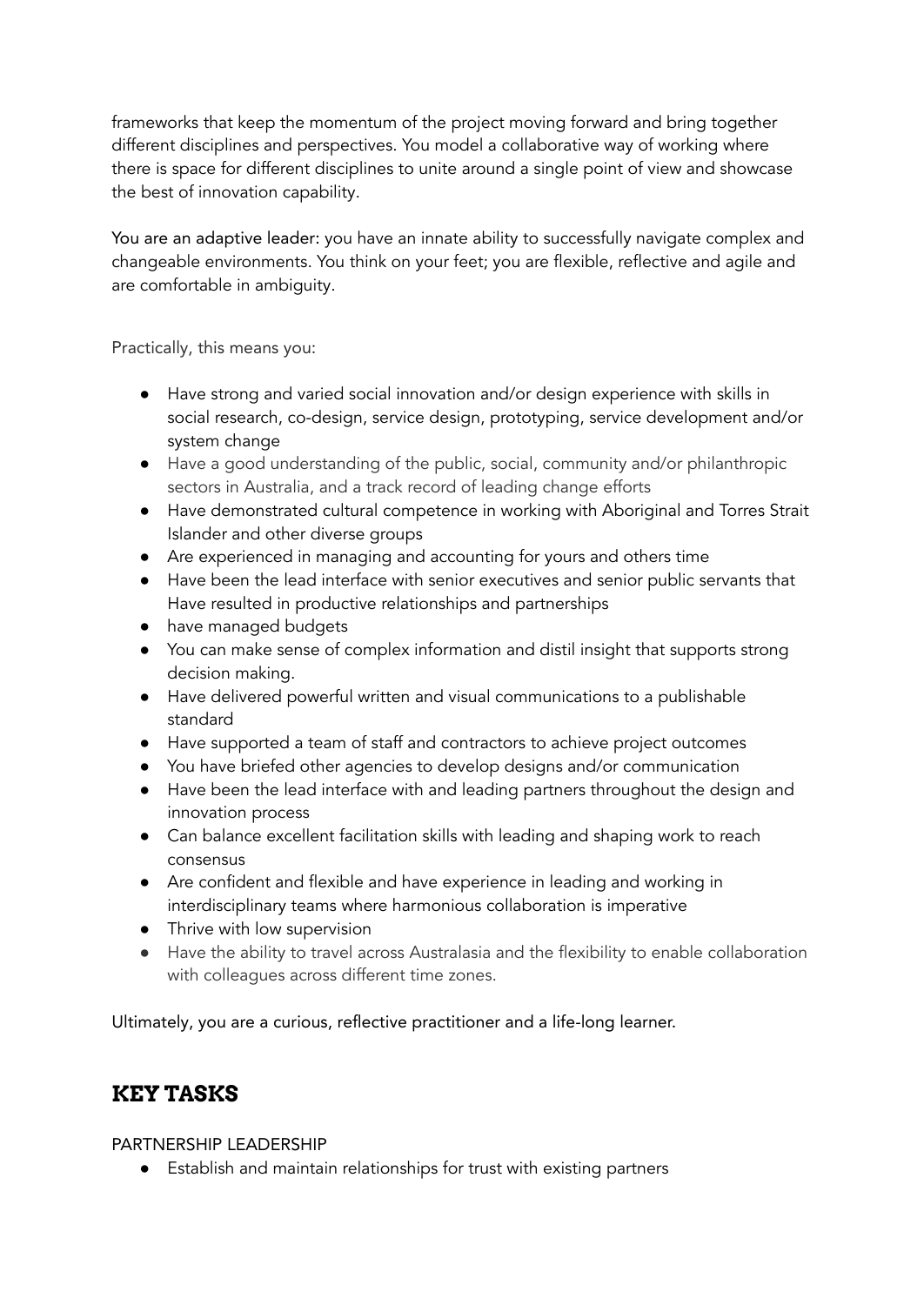- Consult with partners to define, describe and prioritise their organisational challenges
- Creatively design multidisciplinary projects within partner budgetary restraints that address their needs and will result in productive project outcomes
- Build collaborative partnerships and networks with partners that will further their ambitions and deepen our impact in their organisation
- Create opportunities to deepen our partnerships and collaborations with existing partners to grow our impact.

#### PROJECT LEADERSHIP

- Provide advice, support, and practice leadership, overseeing project teams
- Manage, design and deliver significant social innovation projects, ensuring milestones and outcomes are met within budget, and positive relationships are maintained with project partners
- Design and facilitate impactful experiences with diverse participants, from executives to people with lived experience.
- Oversee project teams
- Ensure key project documents and reports are of a high standard
- Ensure travel, workshops, communication and other logistics related to project delivery are undertaken effectively.

#### THOUGHT LEADERSHIP

- Act as a thematic lead for our work on an area to be agreed
- Play a key role in communicating our work in social innovation and social design spaces, including writing, speaking and creating compelling, articulate artefacts and reports
- Maintain and grow key relationships in the social innovation sectors/spaces
- Contribute to occasional events that encourage or promote social innovation
- Develop new relationships in the social innovation and broader health, education and social sectors on behalf of Innovation Unit.

#### BUSINESS DEVELOPMENT

- Identify and cultivate relationships with potential partners .
- Develop collaborations with partners whose area of work is complementary to ours and who can help us increase our impact and reach
- Generate creative ways to tackle social challenges, and turn those into compelling new proposals
- Lead and quality assure the development and writing of proposals
- Lead and take part in project 'pitches'.

#### HELPING TO LEAD THE DEVELOPMENT OF OUR ORGANISATION ^

- Contribute to developing and implementing our strategy.
- Support the development of our organisation with honesty and constructive critique to get the most out of our team, and by participating in sourcing and developing